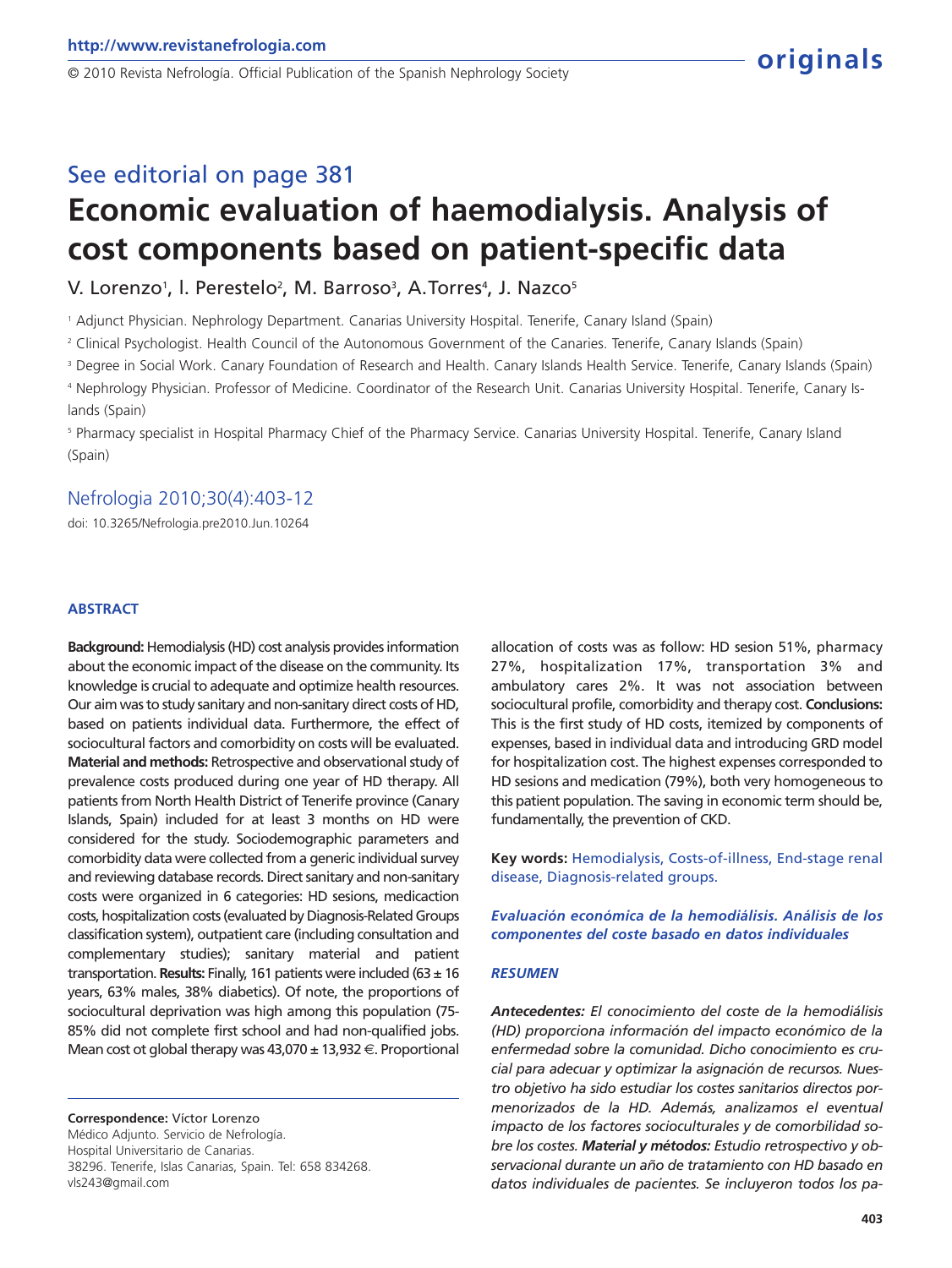*cientes del Área Norte de Salud de la Provincia de Tenerife que durante el primer semestre de 2006 llevaran al menos 3 meses en HD. Se recogieron variables sociodemográficas y de comorbilidad mediante una encuesta individual y revisión de bases de datos. Los costes sanitarios fueron organizados en cinco categorías: sesiones de HD; consumo farmacéutico; hospitalizaciones (evaluado por GRD, grupos relacionados por el diagnóstico); atención ambulatoria (incluyendo exploraciones complementarias y uso de material sanitario), y empleo de transporte. Resultados: La muestra final fue de 161 enfermos (63 ± 16 años, 63% hombres, 38% diabéticos). Destacó la elevada deprivación sociocultural de la población: 75-85% sin graduado escolar y/o trabajos no cualificados. El coste medio del tratamiento global fue de 43.234 ± 13.932 €. La proporción de costes fue: sesiones HD 51%, gastos farmacéuticos 27%, hospitalizaciones 17%, transporte 3% y atención ambulatoria 2%. No se demostró una asociación relevante entre el perfil sociocultural o la comorbilidad y el coste del tratamiento. Conclusiones: Es el primer estudio de coste de HD por componentes de gasto, basado en datos individuales, e introduciendo el modelo de GDR para los costes de hospitalización. La mayor partida de gastos correspondió a las sesiones de HD y medicación (78%), ambos factores son muy homogéneos en esta población, minimizando el impacto del perfil demográfico y de comorbilidad. El ahorro económico debe buscarse fundamentalmente en la prevención.*

*Palabras clave: Hemodiálisis, Coste de la enfermedad, Enfermedad renal crónica terminal, Grupos relacionados con el diagnóstico.*

## **INTRODUCTION**

The need for renal replacement therapy has increased dramatically in recent years in both the U.S. and Europe.<sup>1,2</sup> This is due mainly to the increase in the elderly and diabetic population.3,4 Indeed, this disease has become the leading cause of the inclusion of dialysis in most countries, although there are differences between them, and even between regions.1-5 The data taken from the Spanish Registry of Renal Patients confirm this trend,<sup>4</sup> with some regional differences to be considered.

This is the case in the Canary Islands, where the incidence of diabetic patients on dialysis is surprisingly high: triple the national average and it has remained constant in recent years.7-9 In fact, almost half of the individuals with advanced chronic kidney disease in our practice are diabetics<sup>10</sup> and this rate is growing annually.

In health economics, cost plays an important role. This aspect is particularly important in chronic diseases such as end-stage renal disease and diabetes, given the aging population and the increased number of patients exposed. As a result, the high social and economic costs of dialysis should be of priority concern. However, available information regarding treatment costs, both at a national and regional level, is scarce, and comes from studies developed around a decade ago.11,12 Furthermore, comparisons between studies are difficult, since the cost estimation varies substantially according to whether different components that affect direct and indirect costs are included. Furthermore, there is often variability in terms of care through public centres or subcontracted care, among other situations, that imply a differential use of resources. The information relevant to this area is non-existent in our healthcare context. More difficult still is comparing costs across different countries, basing decisions on funding and type of healthcare provided.13-15

Even considering these difficulties, an understanding and an analysis of costs is necessary. With this information we can achieve an idea of the effect of disease on the utilisation of social resources and the socioeconomic impact or weight of disease on our communities. On the other hand, better understanding of the distribution of costs among its various components allows us to identify areas of inefficiency and to make decisions that allow a better allocation of resources.<sup>16</sup>

Based on the above, the problem from both the human and economic perspectives is serious, and more so in the Canary Islands, given the high incidence of diabetic patients on dialysis. Considering that over 90% of the incident patients end up in haemodialysis (HD), our objective was to study the detailed direct health costs of treatment with HD, based on individual patient data. A secondary objective was to determine the demographic, socio-cultural and health profile of this population and to study a possible association between these factors and the cost of treatment.

## **MATERIAL AND METHODS**

## **Design**

A retrospective and observational study of direct health costs during one year of treatment with HD. We define "cost" as the consumption of goods and services that cost money, in order to achieve a specific objective or product. As an additional objective the possible impact of comorbidity and socio-cultural cost factors will be analysed.

## **Study subjects**

We evaluated all current HD patients in the Northern Health Area of the Province of Santa Cruz de Tenerife at the time study began. This region has a population of approximately 400,000 inhabitants and treatment for HD is offered at three centres: The Hospital Unit of the Canaries University Hospital (HUC), the outpatient HD unit of the HUC and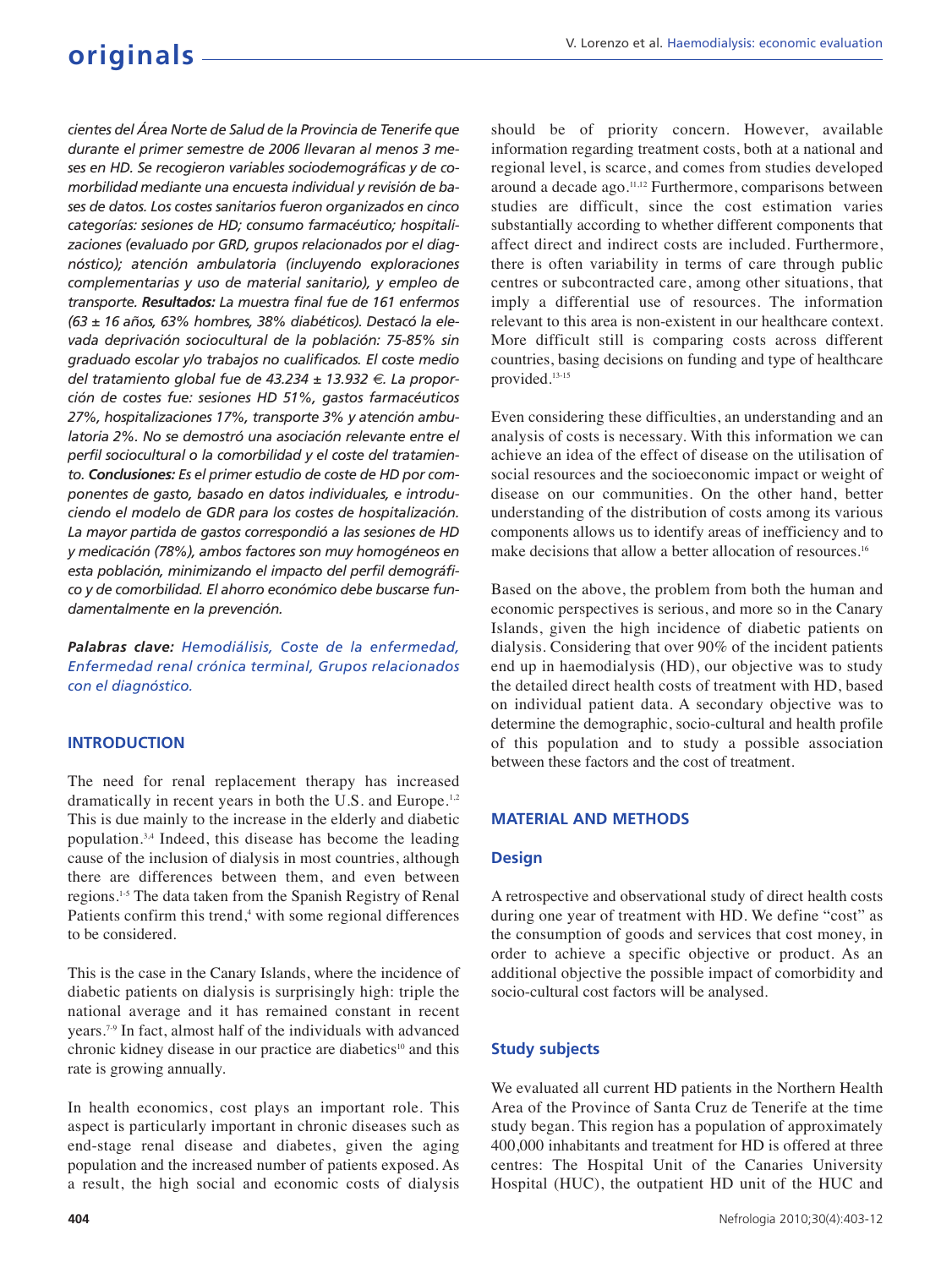Tamaragua Hospital, which has an HD unit coordinated by the Canary Islands Health Service.

In order to focus the cost study during a period of clinical stability, all patients who had spent at least three months in HD during the first half of 2006 were included. Those patients who completed 6 months of follow-up were included in the final analysis and the cost allocation was extrapolated to one year. Patients who did not complete 6 months of follow-up were considered to have been in the study period for an insufficient amount of time and were excluded.

#### **Exclusion criteria**

- 1. Patients whose circumstances or illnesses could interfere with the development of the study (e.g., drug users, people with mental problems, etc.)
- 2. Denial or impossibility of obtaining informed consent.
- 3. Rejection of the attending physician's recommendations or lack of collaboration on the part of the patient or his responsible family member during the evaluation visits.

#### **Sociodemographic variables**

A generic survey was administered to the patient and/or a family member according to individual circumstances. The following data were collected: age, sex, underlying disease, educational level, work situation and activity, capacity for self-care, family support, living environment (urban, rural).

Clinical comorbidity data were obtained from the computer databases of the haemodialysis units. We evaluated the Khan comorbidity index, $17$  the level of physical activity scale by Karnofsky<sup>18</sup> and the Charlson comorbidity index, modified for use in HD patients.19 In our case we did not assign scores for end-stage renal disease, since obviously all had this condition.

To estimate the cost of the patient on HD, the prevalence cost method was used, that is, the direct health costs attributable to the disease during the year of the study.<sup>20</sup>

#### **Health care costs**

These costs were organized into five main categories: 1) HD sessions, 2), pharmaceutical consumption, 3) hospitalisations, 4) outpatient visits, emergency department, tests and complementary examinations, use of medical and self-care equipment (wheelchairs, canes, diapers), and 5) use of transport.

#### **Haemodialysis sessions**

For the specific cost of the HD session there are different models across countries. We are in the European context, and an amount of money is assigned based on the protocol arranged, that is, sufficient for dialysis, adjusted based on the performance protocol. In the Official Canaries Bulletin<sup>21</sup> some fees were published as a function of the characteristics of the centres, and there were several types. In our region there are three types: a publicly-owned hospital (Canaries University Hospital), dependent outpatient haemodialysis units coordinated by that hospital and the Haemodialysis Centre of Tamaragua Hospital which is coordinated by the Canary Islands Health Service. To assign costs per HD session we calculated an average of these allocations, which simplified comes to 140 euros per session. As often occurs in the Spanish territory, the HD unit only defines one single activity that is billed as an HD session. The only choice among modalities was bicarbonate dialysis, which these days is universal. No differential reimbursement was defined as a function of the number of hours per session or the modality of treatment. Periodic examinations that were performed on these patients were included in the reimbursement for dialysis, so they were not included in a separate section.

#### **Pharmaceutical costs**

The information on consumption of drugs and diagnostic material for self-care was taken from clinical databases and from surveys conducted with patients and/or their family members. The cost was obtained by calculating the daily cost for each of these (depending on the cost of the package and the doses used) multiplied by its duration. For each of the drugs we calculated the price in euros per unit (tablet, capsule, etc.). Costs were obtained from various sources such as the Medication Database of the General Council of Official Pharmacy Schools and the official sales prices of the pharmaceutical laboratories. We have expressed the pharmaceutical cost in euros/patient/day or year according to what is presented in the results.

#### **Hospitalisations**

The volume of hospital admissions per patient was obtained from the hospitals where the patients were admitted. The total number of admissions during the study period (12 months) was recorded, starting with the Minimum Hospital Data Set (NMDS). We applied mortality-attributable fractions of disease for each diagnosis code of the International Classification of Diseases (ICD-9-CM) and its subsequent processing to diagnosis related groups (DRGs). DRGs, as a system of risk adjustment of patients, include a cost estimate for each patient, based on a measure of the average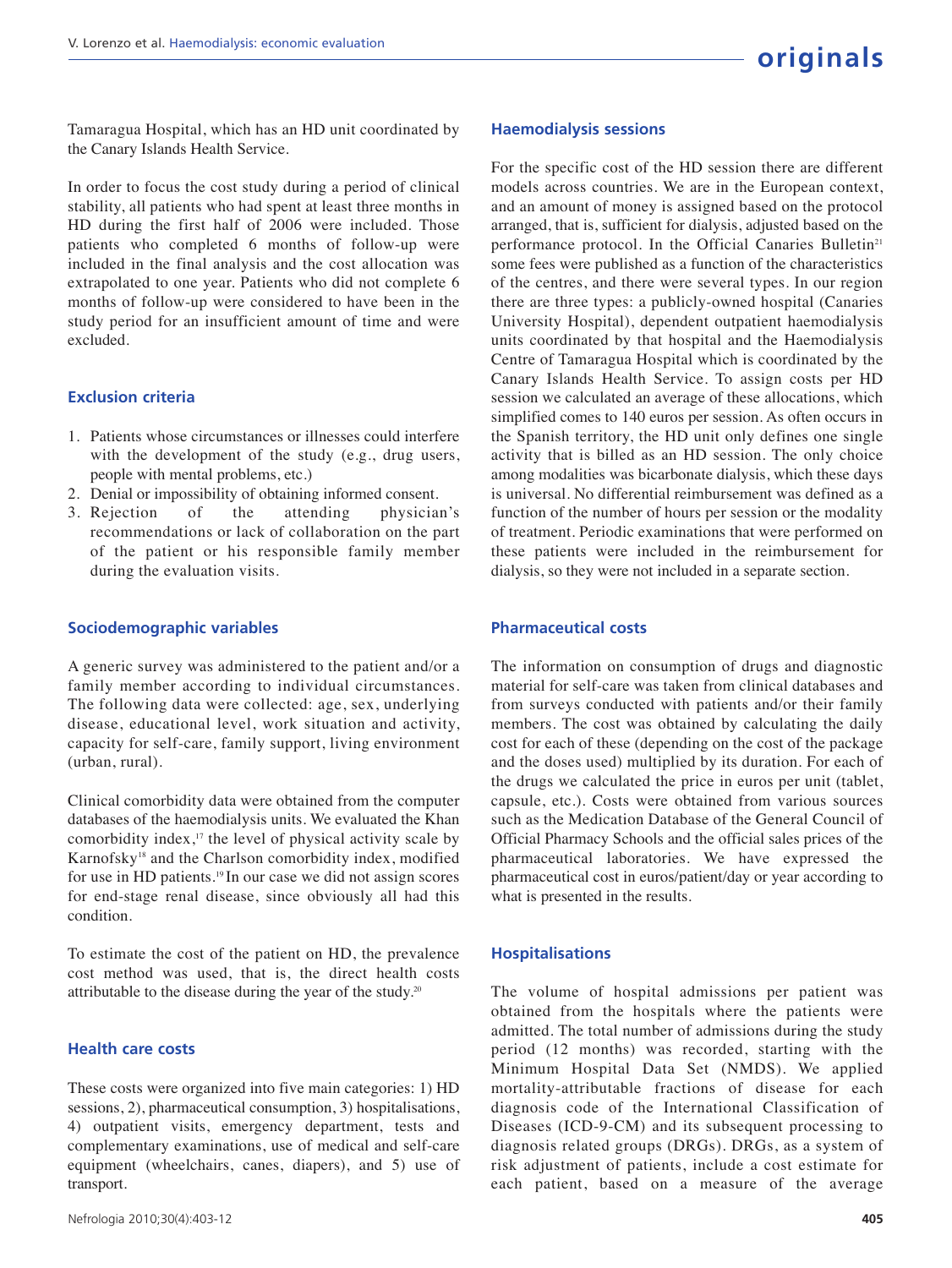complexity of the patients treated at hospitals, and "relative weights" or level of consumption of resources attributable to each type or group of patients.<sup>22</sup> The average cost for each DRG was obtained from the Health Information System of the National Health System of the Ministry of Health.

### **Outpatient care**

Outpatient care comprises outpatient hospital or community health centre visits, vascular access for patients on an outpatient basis, complementary tests and imaging. The information on the use of these health resources was obtained from three sources: review of clinical histories, review of electronic hospital records (SAP) and review of the survey conducted with patients and/or their family members. The average cost of outpatient visits was obtained from the SOIKOS23 database, and this was multiplied by the number of visits made by the patient. For the allocation of cost to the complementary studies, billing tables from the Canaries University Hospital were used. In this section transport expenses are also included for ambulatory care and health material whose cost was obtained from the reimbursement tables established by the Canary Islands Health Service.

#### **Transportation for dialysis**

The cost of transport to HD sessions must be added to the HD sessions themselves. This expenditure was obtained from the reimbursement tables established by the Canary Islands Health Service for the use of private car, taxi, bus health, non-medicalised and medicalised ambulance.

#### **Data analysis**

The results of this study are mainly descriptive, so we only used univariate statistical tests. Given that the cost figures were extreme in some patients, an asymmetrical distribution was producted that is skewed toward higher values. This becomes evident because the average is higher than the median, especially in the areas of hospital expenses and visits. For this type of data, with multiple outliers, the median should be considered a more robust basis for comparison, but the arithmetic average is considered more informative of the total cost for making decisions regarding health policy.<sup>24</sup> At the end, we present the results in both formats, average  $\pm$  standard deviation (SD) and median (interquartile range). We used a linear regression model to explore cost predictors. Statistical analysis was performed using SPSS 13.0 for Windows (SPSS Inc., Chicago, IL, (USA).

#### **RESULTS**

Of a total of 201 patients on HD initially included, 40 were rejected for not meeting the inclusion criteria  $(n = 10)$ , because they declined to participate in the survey  $(n = 4)$  or because they did not complete the required minimum follow-up period  $(n = 26)$ . In the end, we included 161 patients. 86 carried out their HD at the Canaries University Hospital or its outpatient HD centre, and 75 went to Tamaragua Hospital. In table 1 the sociodemographic data and comorbidity indices by centre and totals are listed. The table shows that the degree of socio-cultural deprivation of the population in HD is considerable; 85% patients had not finished grade school, 75% were or had been unskilled workers, and 79% were retired due to age or illness. Within this context, family support was relatively high (82%), especially considering that 36% required partial or total support in their personal care. This sociocultural profile was more evident in rural areas or villages, which had their dialysis mainly at Tamaragua Hospital. Furthermore, these patients had an average age slightly higher, with a greater proportion of diabetic patients and those with high comorbidity.

#### **Cost of the haemodialysis sessions**

With the adapted model, the cost of the HD sessions (table 2) was virtually identical for all patients and centres, independently of comorbidity, sociocultural status or place of residence of the patients.

The price of HD included the cost of consumables, depreciation of non-disposable material, staff, and medication administered during the HD session, with the exception of erythropoietin. This cost, as mentioned before, was part of the reimbursement stipulated by the Canary Islands Health Service. The average cost per patient/year was €22,052. This high cost and the uniformity in reimbursement per patient make the differences in the total treatment cost between patients, and even between centres, irrelevant. The typical pattern in HD in all centres was 4 hours, three times a week. Only differeces were seen in those patients that received more than three weekly sessions, in general, because of high weight gain in the long period of dialysis.

## **Pharmaceutical costs**

Pharmaceutical costs represent the second chapter in terms of costs, after the HD sessions (Table 2). The median total annual cost per patient was  $\epsilon$ 11,702, that is, €34.6/patient/day. The greatest economic burden was represented by erythropoietin (€22.6/patient/day) that comprised approximately 68% of the total pharmaceutical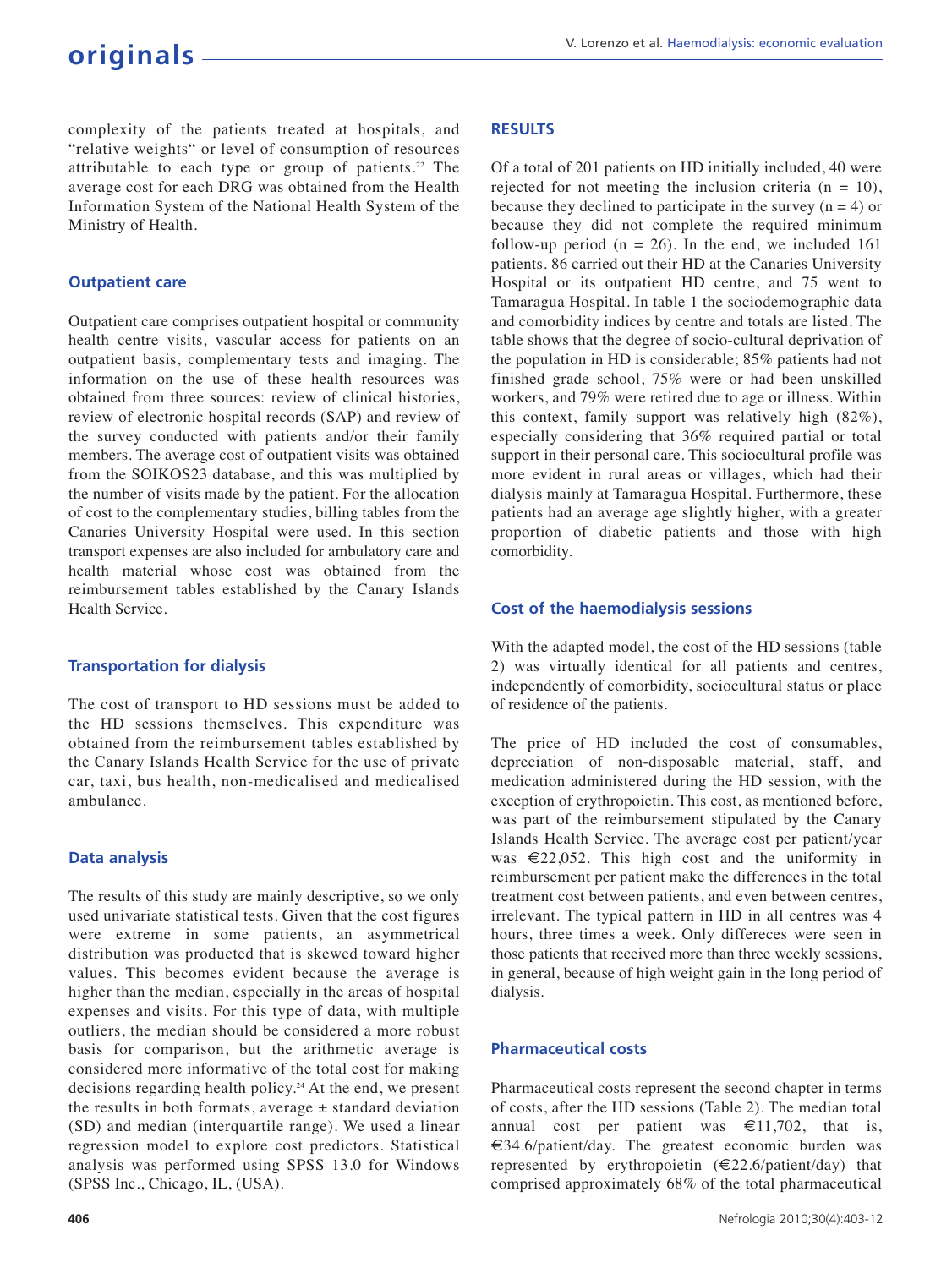|                        |                         | <b>Total</b>  | <b>HUC</b>      | H. Tamaragua  |
|------------------------|-------------------------|---------------|-----------------|---------------|
| <b>Patient number</b>  |                         | 161           | 86              | 75            |
| Age (years)            |                         | $63 \pm 16$   | $62 \pm 18$     | $65 \pm 15$   |
| Gender (V,%)           |                         | 63            | 67              | 57            |
| Diabetes (%)           |                         | 38            | 28              | 49            |
| <b>Comorbidity</b>     | Category                | $\frac{9}{6}$ | $\frac{9}{6}$   | $\%$          |
| Khan's index           | Low Risk                | 24            | 30              | 16            |
|                        | Middle                  | 35            | 29              | 43            |
|                        | High risk               | 41            | 41              | 41            |
| Karnofsky's scale      | Normal                  | 62            | 64              | 59            |
|                        | Help                    | 30            | 26              | 33            |
|                        | Disability              | 9             | 10              | 8             |
| Charlson's index       | $\overline{X} \pm SD$   | $4.7 \pm 2.6$ | $4.3 \pm 2.6$   | $5.1 \pm 2.4$ |
| Demographical data     |                         | $\%$          | $\%$            | %             |
| Education              | ≤School Graduate        | 85            | 81              | 90            |
|                        | <b>Bachellor Degree</b> | 7             | 9               | 6             |
|                        | $\geq$ Graduate         | 8             | 10              | 4             |
| Professional situation | Retired due to age      | 35            | 28              | 43            |
|                        | Retired due to disease  | 44            | 40              | 47            |
|                        | Active                  | 21            | 30              | 10            |
| Job                    | Non-qualified           | 75            | $\overline{72}$ | 77            |
|                        | Qualified               | 20            | 22              | 18            |
|                        | Graduate                | 5             | 6               | 5             |
| Selftcare              | Independent             | 64            | 73              | 53            |
|                        | Partial help            | 23            | 20              | 27            |
|                        | Total help              | 13            | 7               | 20            |
| Family support         | High                    | 82            | 75              | 79            |
|                        | Medium                  | 9             | 14              | 11            |
|                        | Low                     | 9             | 11              | 10            |
| Environment            | Rural                   | 11            | 6               | 16            |
|                        | Town                    | 40            | 23              | 59            |
|                        | Urban                   | 49            | 71              | 25            |

**Table 1.** Total demographic parameters and by dialysis centres: University Hospital of Canarias and Tamaragua Hospital

cost. The remaining pharmaceutical expenditure, which includes oral medication and medication administered in dialysis (iron, vitamin C, intravenous analogs to vitamin D), comprises an average of  $\text{\textsterling}11.06\text{/pattern/day}$ . Figure 1 shows the daily costs of the drugs grouped by the most common medications. At the time of this analysis a few patients (<10%) initiated the consumption of high cost mineral metabolism products, whose growing economic impact has not been assessed in this analysis.

#### **Hospitalisation costs**

Of the 161 patients, 107 (66%) were admitted at least once. The average total expense for hospitalisations, including those who were never admitted, was  $7,260 \pm ?8,838$  per patient per year, while the median was reduced to 4,335 euros/patient year. The range was very wide, from zero for those never admitted, to  $\epsilon$ 51,779. If we consider patients who were hospitalised at least once, the expenditure was €11,085 ± 9,378 (1,089-51,779). The median number of admissions was two, with a maximum of nine admissions in one year. The reasons for admission in order of frequency were: vascular access (catheter or fistula), various causes



**Figure 1.** Drug average price (€ per day).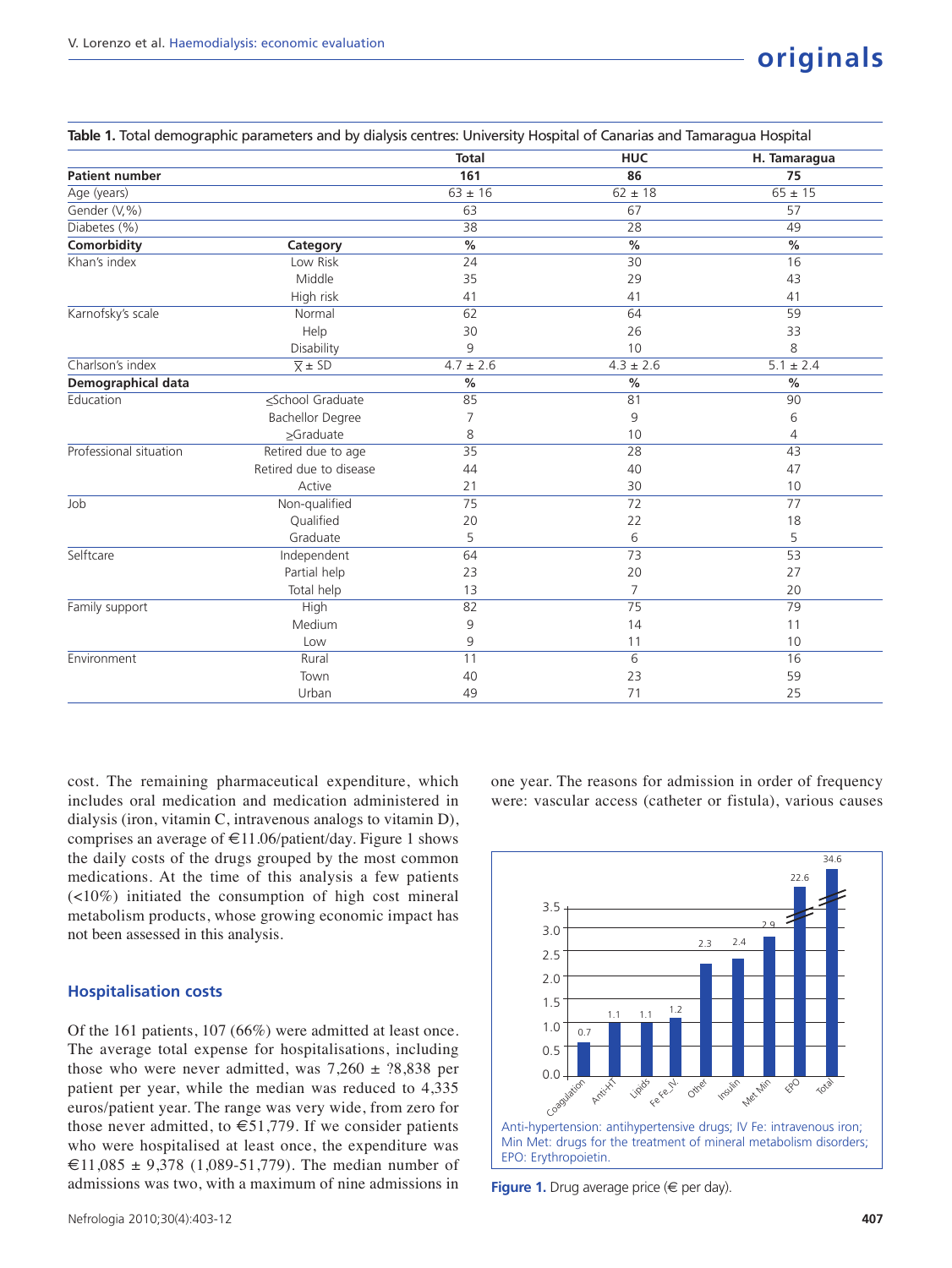21%, infection 18%, cerebral or peripheral vascular 12%, cardiac 10%, and digestive 10%.

The number of hospitalisations was significantly greater at Tamaragua Hospital  $2.79 \pm 2.1$  than in the Canaries University Hospital 2.04  $\pm$  1.2 (p<0.029) although in terms of the cost of hospitalisations there were no differences. There were also no differences in the days of hospitalisation between centres. There were no differences in the number of hospitalisations, nor in the costs of hospitalisation between genders, tertiles of age, Khan index, Karnofsky index, Charlson index, nor between diabetics and non-diabetics.

#### **Outpatient care**

The total outpatient costs varied significantly from patient to patient, with an average cost of  $\text{€1,116} \pm 1,363\text{/patient/year}$  $(median = \text{\textsterling}599/patient/year)$ , representing only 3% of the total cost of treatment.

## **Transportation for dialysis**

Another expense that must be considered is transportation to the HD sessions. This component cost  $\in$  1,398/patient/year (median €1,073/patient/year), that is, 3% of the total cost of treatment and 6% of the cost of the HD session, and very similar to the cost of outpatient care, as we shall soon see.

## **Sum of costs**

The sum of expenditures and the relative percentage of each item are shown in Table 2. More than half of the costs are

attributable to HD sessions. Next is the pharmaceutical cost, which reaches 27% and next the hospitalisation cost (17%). The component of costs for visits and complementary outpatient tests only represent 2% of the total, even less than the cost of transport to HD.

## **Association between cost, sociocultural factors and comorbidity**

We must emphasise that the statistical analysis showed no significant association between the socio-cultural profile and the cost of treatment. Nor could we establish a correlation between the comorbidity indices and the cost. In general, the greatest economic burden fell on the younger patients, which was attributable to hospitalisation and pharmaceutical costs. Age was the only predictive parameter of cost (p<0.001). Younger patients incur greater expenses. Applying the multivariate linear regression model with interest as potential predictors of work activity, educational level, environment in which they live, sex and comorbidity index; age was the only parameter that remained an independent predictor of cost.

## **DISCUSSION**

The aim of this study is to provide a framework for analysing the economic impact of the various components of HD. For the first time we can see the cost of dialysis for a specific region, based on individual patient data and on incorporating the DRG model to evaluate the economic impact of hospitalisations, which is designed to provide a common format for analysis of the cost of disease.

|                  |              | Total                  | <b>HUC</b>             | H. Tamaragua           | р     | Cost % |
|------------------|--------------|------------------------|------------------------|------------------------|-------|--------|
| HD session       | Average (SD) | 22,052 (2,865)         | 22,395 (3,760)         | 21,658 (1,101)         | 0.103 | 51     |
|                  | Median (RI)  | 21,216 (21,148-21,448) | 21,216 (20,536-21,930) | 21,216 (21,216-21,216) |       |        |
| Pharmaceutical   | Average (SD) | 12,026 (6,666)         | 12,843 (6,439)         | 11,091 (6,842)         | 0.098 | 27     |
|                  | Median (RI)  | 11,702 (7,939-16,112)  | 12,139 (7,944-17,993)  | 11,094 (7,936-14,499)  |       |        |
| Hospitalisations | Average (SD) | 7,26 (8,838)           | 6,759 (9,135)          | 7,834 (8,508)          | 0.552 | 17     |
|                  | Median (RI)  | 4,335 (0-11,354)       | 3,081(0-10,127)        | 5,424 (1,458-11,945)   |       |        |
| Transport        | Average (SD) | 1,398 (1,319)          | 1,636 (1,553)          | 1,125 (923)            | 0.010 | 3      |
|                  | Median (RI)  | 11,073 (740-1,091)     | 1,066 (802-1,397)      | 1,073 (664-1,073)      |       |        |
| Ambulatory       | Average (SD) | 1,116 (1,363)          | 1,545 (1,458)          | 624 (1,056)            | 0.001 | 2      |
| Care             | Median (RI)  | 599 (195-1,455)        | 941 (191-2,341)        | 278 (40-840)           |       |        |
| Total            | Average (SD) | 43,234 (13,932)        | 44,654 (14,950)        | 41,605 (12,567)        | 0.155 | 100    |
|                  | Median (RI)  | 40,070 (33,176-49,531) | 41,837 (33,693-51,519) | 39,005 (32,149-49,268) |       |        |

Data are represented as mean (SD: standard deviation) and as median (IR: interquartile range). HD: haemodialysis.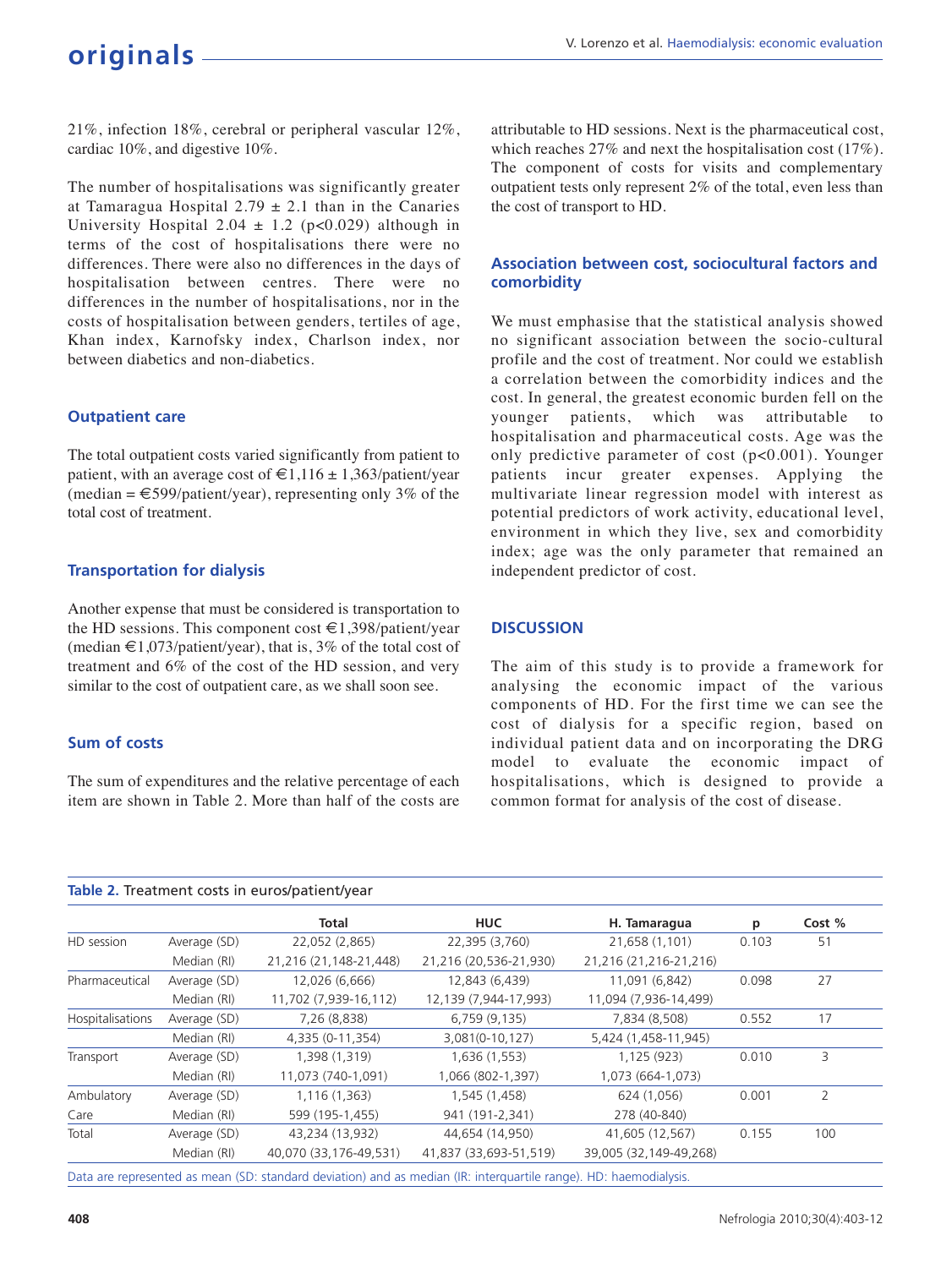#### **Global cost of treatment**

As far as we are concerned, in Spain we do not have updated data regarding the overall cost of HD separated into its components. Studies to date are not homogeneous, and mainly aimed at comparing treatment modalities without including other aspects of cost such as, for example, hospitalisations. Hernandez Jaras, et al.<sup>11</sup> published in 2000 an economic study of HD using a weighting factor called Relative Value Units based on the complexity of the sessions. This study only looked at the cost of HD sessions without including other aspects of treatment. The "cheapest" cost per session was  $\in$ 149, slightly higher than the reimbursement established by the Canary Islands Health Service for HD sessions for 2007-2008 in the Canaries. In  $2001$ , Lamas et al.<sup>12</sup> published a study of dialysis costs in a public hospital. It is notable that the relative cost of HD sessions  $(\text{\textlessless})$   $(20,268/\text{patient}/\text{year})$  and hospitalisations (€3,174/patient/year, based on average estimates and not the individual analysis by DRG) is consistent with our data, although it was done more than a decade ago. Outside of our environment, Lee et al.<sup>14</sup> published a detailed study of the economic impact in Canada of the different modalities of dialysis and vascular access in 2002. The global annual cost of HD in hospital was €43,528 (95% CI, 40,528-46,600) (based on the initial conversion of  $\text{\textsterling}0.85\ 01/01/1999 = 1$ U.S. dollar). The cost analysis was done in categories similar to ours, although the price of the physician was included in a separate section. Specifically, the cost of HD was  $\in 22,688$ . Despite the many differences between models and healthcare structures, the specific cost of HD and the proportion that it represents of the total cost of treatment was similar to ours. On the other hand, other methodologically different European studies, describe a cost of dialysis treatment in a wide range of €20,000-80,000/patient/year.25-28 Our costs are well within that range, but unfortunately, a more rigorous comparison is impossible with the available information. Very recently, Icks et al.<sup>29</sup> published a study of the overall cost of dialysis in a region of Germany in 2006, analysing cost components similar to ours. The average global cost was €54,777/patient/year, that is, 25% higher than ours, mainly due to the cost of the dialysis procedure (€30,029/patient/year). Most notable is the coincidence in the economic burden relative to the cost components: dialysis procedure (55%) medication (22%) and hospitalisation (14%); ours were 51, 27 and 17%, respectively.

#### **Specific cost of the haemodialysis sessions**

The allocation of costs attributable to the HD is a complicated issue. Most countries with structured public health services assume the costs of HD by assigning a standard price per session and imposing minimum standards of quality. In general, Spanish health services have adopted this model, including the Canary Islands Health Service. However, even within this model, there is also variability of options, depending on the centre and the type of arrangement reached. Following are some of the variants that are included in the arrangements: HD modality and types of dialyzers, variety in clinical practice (e.g., Privacy Policy for infectious patients), variety in the type of services agreed (e.g., vascular access) among others. Furthermore, in many instances the reimbursement per dialysis session includes the amortisation of dialysis monitors and maintenance, which further complicates the comparative analysis.

While the weighting of specific features of the HD sessions brings costs closer to reality, in order to standardise the analysis, we decided to assign each HD session the average reimbursement allocated by the Canary Islands Health Service, based on the arrangements made with the centre or hospital concerned. But it should be clarified that the economic allocation per HD session could have an important impact on the total cost. For example, in a detailed study of the average cost of HD in our hospital for about a decade (internal report, unpublished data), the cost per session was  $\epsilon$ 262. This analysis did not include hospitalisations, but it did include all examinations and catheter interventions, in addition to the cost of personnel on duty. Although these data are not comparable with ours, we can infer that the cost of HD in public hospitals may be 25-50% higher than the fee for the Canary Islands Health Service and that we used in our analysis.

#### **Pharmaceutical costs**

The area of pharmaceutical costs was, in terms of percentage, second in terms of magnitude, representing 26% of the global cost, which is much higher than the costs of hospitalisation. It makes sense if we remember that drug use is commonplace and universal, while hospitalisation is temporary and affects only a proportion of patients (33% were not admitted during the study period).

Erythropoietin consumes two-thirds of the pharmaceutical expenditure. Since its use is almost universal and doses are within a narrow range for most patients, the pharmaceutical expenditure is fairly uniform in the HD population. In this study we have not considered the discounts offered by many pharmaceutical companies in a different format. However, they must be taken into account given their magnitude, but such is the heterogeneity of these offers it is impossible to make a general estimate.

Much different is drug spending for patients with chronic kidney disease who are not yet on dialysis. Pons, et al.<sup>30</sup> published in 2002 that the pharmaceutical cost of patients with chronic kidney disease (CKD) Stage 5, was approximately one third lower ( $\in$ 11-12/day) than that of our HD patients. This is due mainly to the increased use of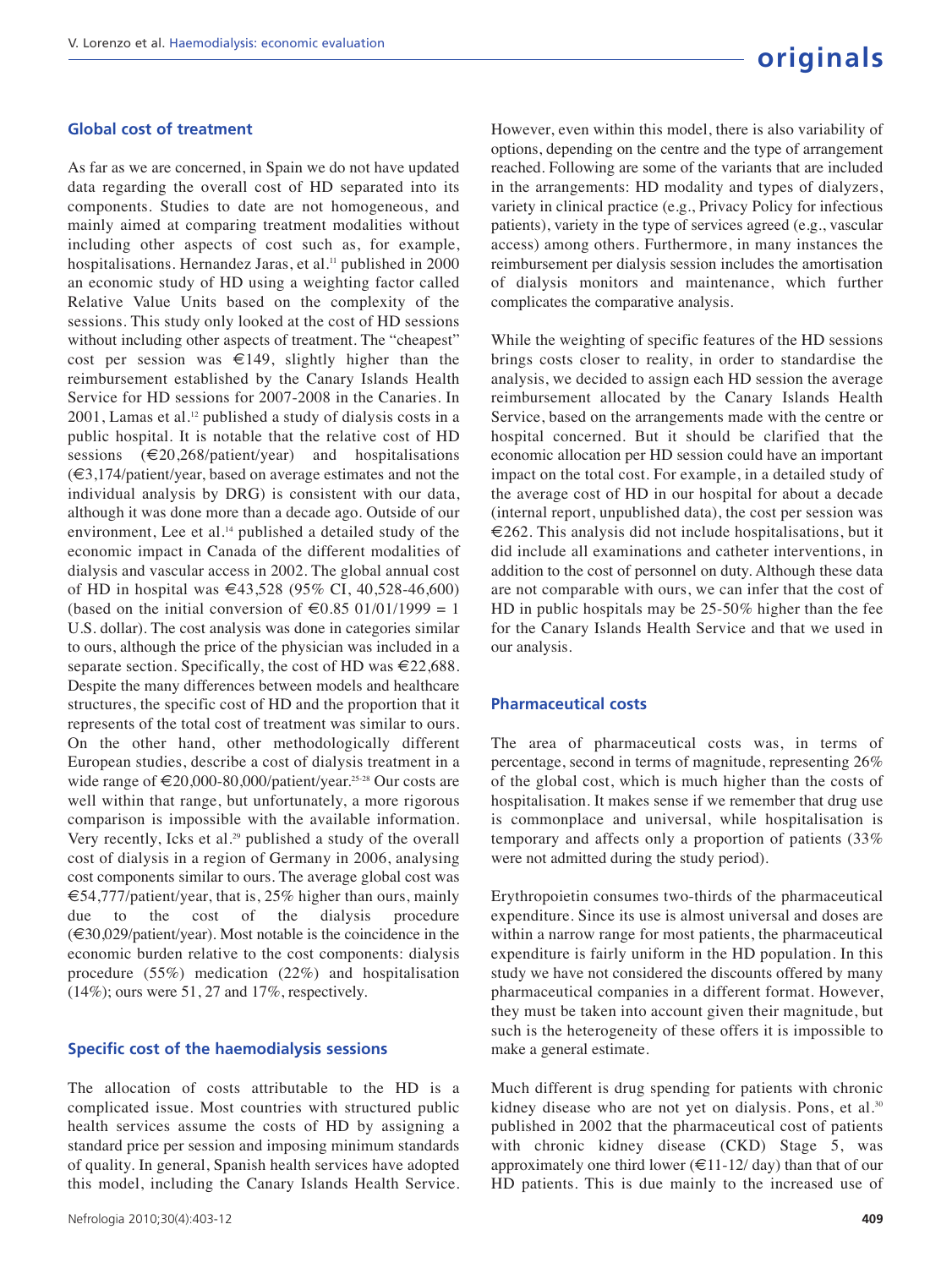erythropoietin in HD. The prescription of intravenous iron and the increased use of drugs to control mineral metabolism changes undoubtedly are also determinants pharmaceutical spending increases, which are three times higher (2.5 times if we exclude the erythropoietin) in patients on HD in front of the pre-dialysis stage.

Pharmaceutical costs are probably the area with the largest annual increase because of the more expensive drugs entering the market, all of which are related to mineral metabolism: new phosphate binders (sevelamer, lanthanum carbonate), vitamin D receptor activators, calcimimetics, etc. A patient who receives three of these products in half doses may represent a cost of  $\in 25-30$ /day, that is, an increase of approximately 70-80% in the global daily drug cost. The benefits on morbidity and mortality of these new and expensive products are not yet definitively established.<sup>16.31</sup>

## **Hospitalisation costs**

For the first time we use the concept of DRG to describe the costs for hospitalisation in patients with HD. This tool should serve as a frame of reference, and also for comparisons, to assess the quality of patient care and the use of services provided by hospitals. This system was first used to establish a system of payment by the Administration to hospitals in the U.S. It is based on a fixed amount depending on the specific DRG for each patient treated. The classification is made using ICD-10 codes and the presence of complications and comorbidity. The purpose of this classification is to group the diseases to assign a monetary value to each in order to improve management of hospital costs.

In our study, 107 (66%) of the 161 patients were admitted at least once. The average total expense for hospitalisations, including those who were never admitted, was  $\epsilon$ 7,367 ± 9,265/patient/year. The range was very wide, from zero for those never admitted, to  $\epsilon$ 51,779. If we consider those who were hospitalised at least once, the expenditure was €11,085  $± 9,378(1,089-51,779).$ 

Although this method provides interesting information, unfortunately comparative national data is not available. It is curious that the study published by Ploth et al.<sup>15</sup> shows rates of hospitalisation that are almost the same as ours: 32% of the patients did not require hospitalisation during the year of the study, with an average of two hospitalisations/patient/year. However, the days of hospitalisation are quite variable among series; Plot et al.<sup>15</sup> reported the briefest average, 5.7 days; the series by Sehgal, et al.<sup>32</sup> rose to 2 weeks per patient and year, while in our study it was 18.7 days. However, nothing indicates that these are parameters of reference, given the variability of circumstances that affect care in each

region or centre. Indeed, we have not found a relationship between costs, time and days of hospitalisation with initial patient comorbidity, and this is probably due to social and family circumstances or healthcare-related deficiencies of various kinds involving income or long hospital stays not strictly justified by medical reasons.

## **Other expenses**

The under-representation of ambulatory care costs reflects the role of the nephrologist in global patient care, basically converted into a general practitioner. Given the precarious social and health situation of patients in our area, along with the alarming delays in appointments for tests and consultations, difficulties with travel, often increasing the number of short stays for studies that in many cases should be done on an outpatient basis. "The real world".

## **Absence of relationship between cost of treatment with haemodialysis and socio-cultural factors or comorbidity**

The association between socio-cultural factors and cost is very difficult to establish,<sup>33</sup> especially in a population affected with a chronic disease, of advanced age and with significant accompanying comorbidity. Indeed, the cost of treatment is not associated with any of the expected factors: Khan index, Karnofsky index, diabetes, nor with the constellation of variables associated with sociocultural deprivation. Beddhu et al.19 described similar results in which case only the Charlson index modified by the authors was associated directly with the cost of treatment. We reanalysed our data applying the same criteria as these authors, but not considering the score for terminal renal disease, given that all our patients were on HD; nor did we find a relationship between the modified Charlson index and costs. However, all comorbidity indices (Khan, Karnofsky and Charlson) were associated directly and significantly with parameters of sociocultural deprivation, such as level of studies and work activity (data not shown). This is not surprising, given the greater precariousness of health found in patients of advanced age, almost all on early retirement, without access to schooling and with less skilled jobs. We must insist that, contrary to what was expected (at least by the authors), none of these factors was associated with the cost of treatment. However, for this comment there is a critique: the studied population was very homogeneous in terms of sociocultural deprivation and even comorbidity. Table 1 eloquently shows that more than two thirds of the patients did not complete grade school and their work activity was unskilled, and all was associated with considerable initial comborbidity. This may explain the lack of association between these parameters and the cost. It is possible that very large series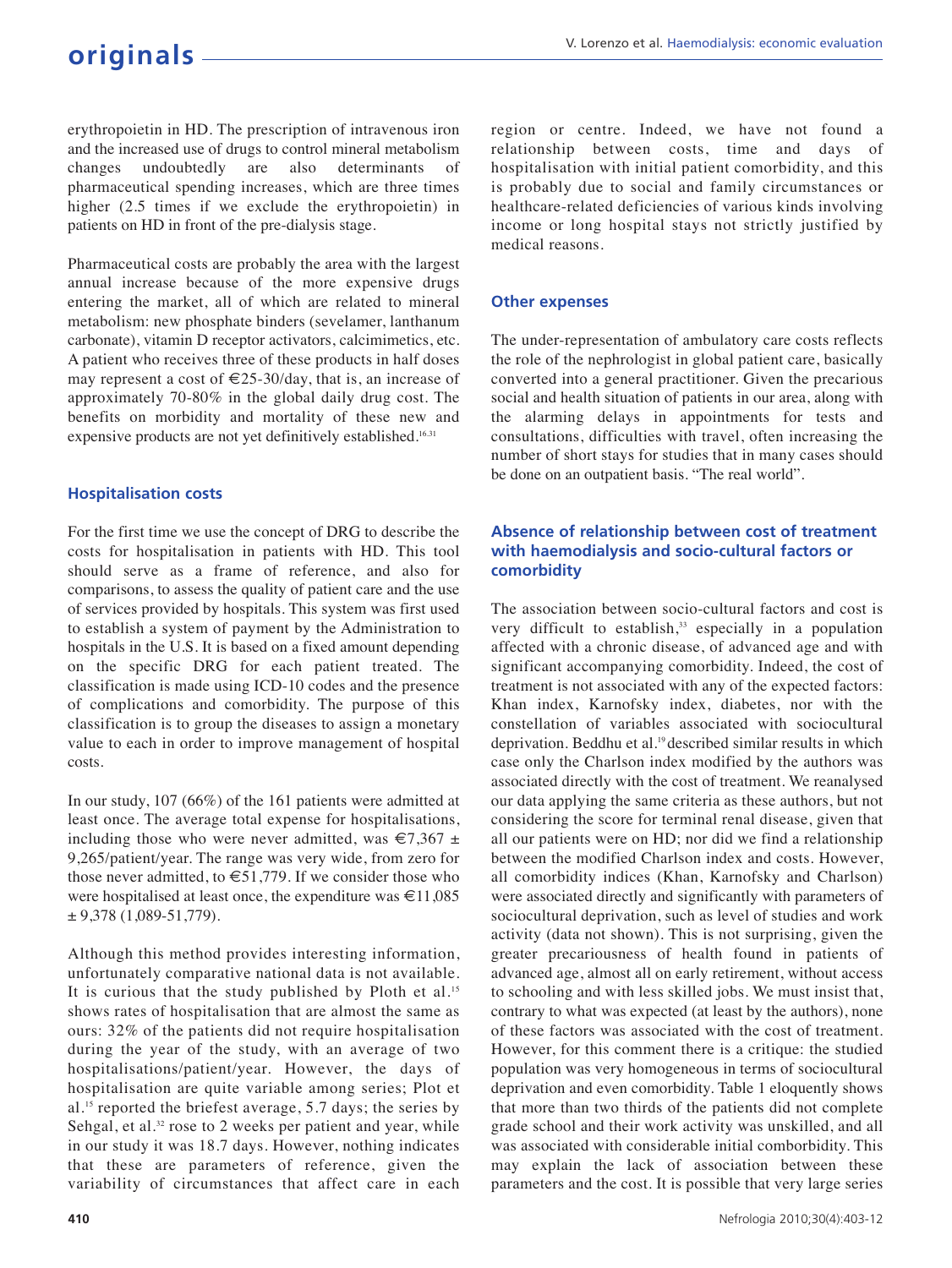are needed that reach a more diverse population to be able to elucidate the effect of sociocultural deprivation on costs; although in studies carried out in the USA, in general the association between sociocultural factors and costs were weak in patients on dialysis.<sup>14</sup>

#### **Limitations of the study**

Our study has limitations. First, the data obtained from the patient intervew are not necessarily precise or verifiable. Assuming this limitation, the surveys used have been validated and used before,<sup>35</sup> although with slight modifications to adapt them to the situation of patients on HD. The information obtained regarding the cost of treatment will be difficult to extrapolate to other regions and populations in absolute terms. The costs allocated to the different areas of expenses will surely vary between health services. The study population is not necessarily representative of the national average, although age and gender distribution is similar, the rate of diabetic patients is significantly higher, and the sociocultural environment is likely to have considerable interregional differences. However, the detailed information by cost components can serve as a benchmark for future studies or for estimating costs.

### **CONCLUSIONS**

This is the first study of HD by component expenditure data based on «individual» patients, and introducing the DRG classification system as the source of the cost of hospitalisations. While these results are not directly extrapolated to other regions, the information derived is relevant. We know that HD is an expensive procedure, having found that the biggest expense is for the HD sessions and medication (similar in most patients), leaving the expenditure per hospitalisation in third place and at a good distance. From this observation and confronted with a rather homogeneous population with a socio-cultural profile of comorbidity, the economic impact of these factors has less weight than you might expect a priori. In other words, economic savings should be sought mainly in the prevention of terminal renal disease.

#### **Acknowledgements**

To the nursing staff of the HD centres who selflessly collaborated in obtaining and verifying the data collected in the surveys carried out with patients and families.

This work has been funded by the Canaries Foundation of Research and Health (FUNCIS) P.I. 27/08

## **REFERENCES**

- 1. US Renal data system: USRDS 2005 Annual Data Report, Atlas of End-Stage Renal Disease in the United States, National Institutes of Health, National Institute of Diabetes and Digestive and Kidney Diseases, Bethesda, MD, 2007.
- 2. ERA-EDTA Registry: ERA-EDTA Registry 2002 Annual Report. Academic Medical Center, Amsterdam, The Netherlands, May 2004. Available at: http://www.era-edta-reg.org/annrep.jsp
- 3. Ritz E, Rychlik I, Locatelli F, Halimi S. End-stage renal failure in type 2 diabetes: A medical catastrophe of worldwide dimensions. Am J Kidney Dis 1999;34:795-808.[Pubmed]
- 4. Schena FP. Epidemiology of end-stage renal disease: International comparisons of renal replacement therapy. Kidney Int 2000(Suppl 57):S39-S45.
- 5. Van Dijk PC, Jager KJ, Stengel B, et al. Renal replacement therapy for diabetic end-stage renal disease: data from 10 registries in Europe (1991-2000). Kidney Int 2005;67:1489-99.[Pubmed]
- 6. Spanish Registry of Renal Patients. Dialysis and transplantation. Preliminary report 2007. Available at: http://www.senefro.org/modules.php?name=subsection&ids ection=7&idsubsection=128
- 7. Ceballos M, Lopez-Revuelta K, Saracho R, et al. Dialysis and transplant patients Registry of the Spanish Society of Nephrology. Nefrologia 2005;25:121-9.[Pubmed]
- 8. Lorenzo V, Martín Urcuyo B. Análisis epidemiológico del incremento de insuficiencia renal terminal asociada a diabetes mellitus tipo 2. Nefrologia 2000;20:77-81.[Pubmed]
- 9. Lorenzo V, Sánchez E, Vega N, Hernández D. Renal replacement therapy in the Canary Islands: demographic and survival analysis. J Nephrol 2006;19:97-103.[Pubmed]
- 10. Lorenzo V, Saracho R, Zamora J, et al. Similar renal decline in diabetic and non-diabetic patients with comparable levels of albuminuria. Nephrol Dial Transplant 2010;25:835-41.[Pubmed]
- 11. Hernández-Jaras J, García H, Bernat A, Cerrillo V. Aproximación al análisis de costes de diferentes tipos de hemodiálisis mediante unidades relativas de valor. Nefrologia 2000;20:284-90.[Pubmed]
- 12. Lamas J, Alonso M, Saavedra J, et al. Costes de la diálisis crónica en un hospital público: mitos y realidades. Nefrologia 2001;21:283-94.[Pubmed]
- 13. De Vecchi AF, Dratwa M, Wiedemann ME. Healthcare systems and end-stage renal disease (ESRD) therapies –an international review: costs and reimbursement/funding of ESRD therapies. Nephrol Dial Transplant 1999;14(Suppl 6):31-41.[Pubmed]
- 14. Lee H, Manns B, Taub K, et al. Cost-analysis of ongoing care of patients with end-stage renal disease: the impact of dialysis modality and dialysis access. Am J Kidney Dis 2001;40:611-22.
- 15. Ploth DW, Shepp PH, Counts C, Hutchison F. Prospective analysis of global costs for maintenance of patients with ESRD. Am J Kidney Dis 2003;42:12-21.[Pubmed]
- 16. Klarenbach SW. Economic evaluation in renal disease. J Nephrol 2007;20:251-9.[Pubmed]
- 17. Khan IH, Catto GR, Edward N, et al. Influence of coexisting disease on survival on renal-replacement therapy. Lancet 1993;341:415- 8.[Pubmed]
- 18. Karnofsky DA, Burchenal JH. The Clinical Evaluation of Chemotherapeutic Agents in Cancer. In: MacLeod CM (ed.). Evaluation of